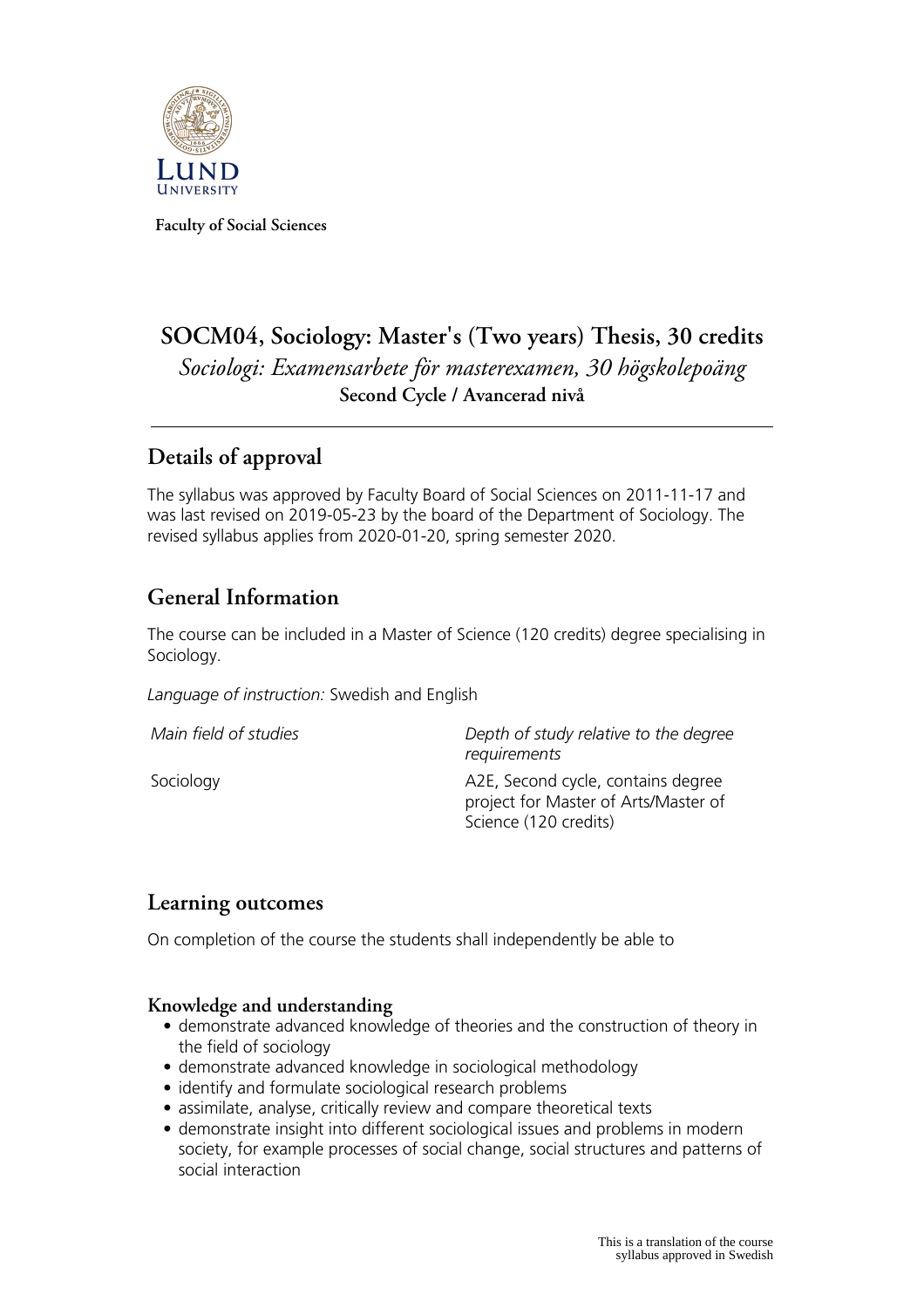#### **Competence and skills**

- plan and, using appropriate theories and methods, undertake and present an independent research project as well as evaluate their own research work
- perform a critical review of another independent research project
- demonstrate the ability to express, communicate and discuss, nationally and internationally, acquired knowledge and skills both orally and in writing with different audiences.
- demonstrate knowledge about scientific channels of communication, and be able to monitor the academic development within their field of study

#### **Judgement and approach**

- demonstrate the ability to make assessments in the main field of study informed by relevant disciplinary, social and ethical issues and also to demonstrate awareness of ethical aspects of research and development work
- demonstrate insight into the possibilities and limitations of sociology and its role in society
- identify the personal need for further knowledge and take responsibility for his or her ongoing learning

### **Course content**

The aim of the course is to provide students with advanced knowledge of sociological theory and research methods and a good ability to participate in research and development or work in other qualified contexts.

The main component of the course is the student's' composition of a master´s thesis. Major emphasis is placed on the student's ability to independently identify and formulate a sociological problem and actively follow the development and research in the field of enquiry. The courses ends with final seminars, where the master´s thesis is defended and each student critically review a fellow student's thesis.

# **Course design**

The student is entitled to supervision during the writing process. The supervisor provides the student with advice and views on the design of the thesis project, but the student is responsible for its completion. The period of supervision is limited to the semester when the student first registered for the course. Exceptions are only possible if there is a specific reason for this. The completed thesis is to be reviewed and discussed at a final seminar by a specially appointed critical reviewer.

#### **Assessment**

The assessment is mainly based on the quality of the finished master´s thesis, but also to some extent on the student's thesis defense and critical review of a fellow student's thesis.

The thesis is to be registered in an Open Access database belonging to Lund University. Each student determines their own level of publication.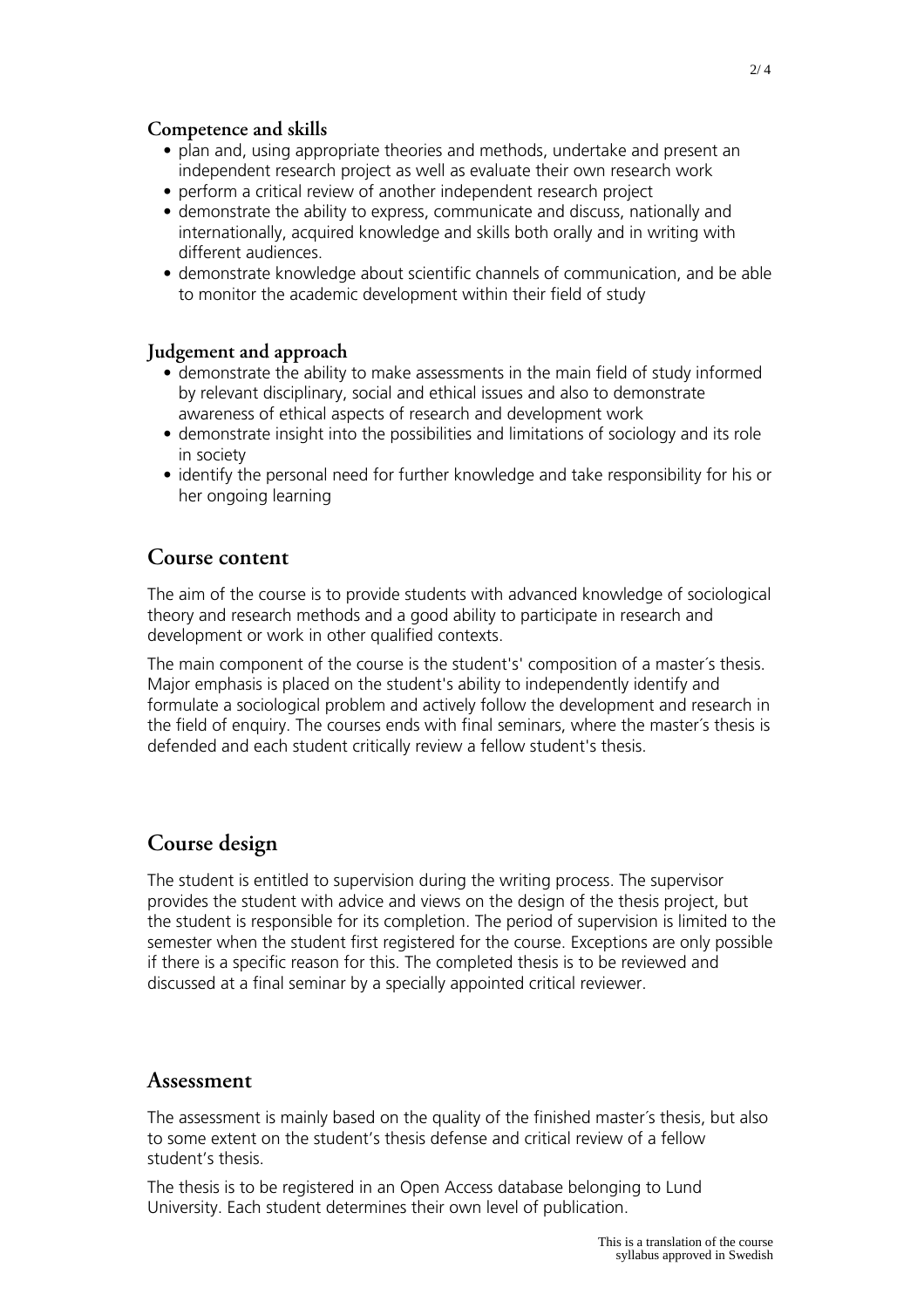The examiner, in consultation with Disability Support Services, may deviate from the regular form of examination in order to provide a permanently disabled student with a form of examination equivalent to that of a student without a disability.

*Subcourses that are part of this course can be found in an appendix at the end of this document.*

### **Grades**

Marking scale: Fail, E, D, C, B, A.

The highest grade is A and the lowest passing grade is E. The grade for a non-passing result is Fail.

The student's performance is assessed with reference to the learning outcomes of the course. For the grade of E the student must show acceptable results. For the grade of D the student must show satisfactory results. For the grade of C the student must show good results. For the grade of B the student must show very good results. For the grade of A the student must show excellent results. For the grade Fail the student must have shown unacceptable results.

## **Entry requirements**

To be admitted to the course, students must have a Bachelor's degree in Sociology or equivalent. In addition, students must have at least 30 credits in the discipline of sociology or equivalent, including SOCN03 Sociology: Classical and Contemporary Theory or equivalent amounting to 15 credits, at least 15 credits of methodology in the social sciences, of which 7.5 credits in qualitative methods and 7.5 credits in quantitative methods. Furthermore, students must have another 15 credits in methodology in the social sciences and/or theory of science, of which at least 7.5 credits in theory science. All of the credits must be from the second cycle (master) level.

# **Further information**

The course corresponds to SOCM02 Sociology: Master's (Two Years) Thesis, 30 credits.